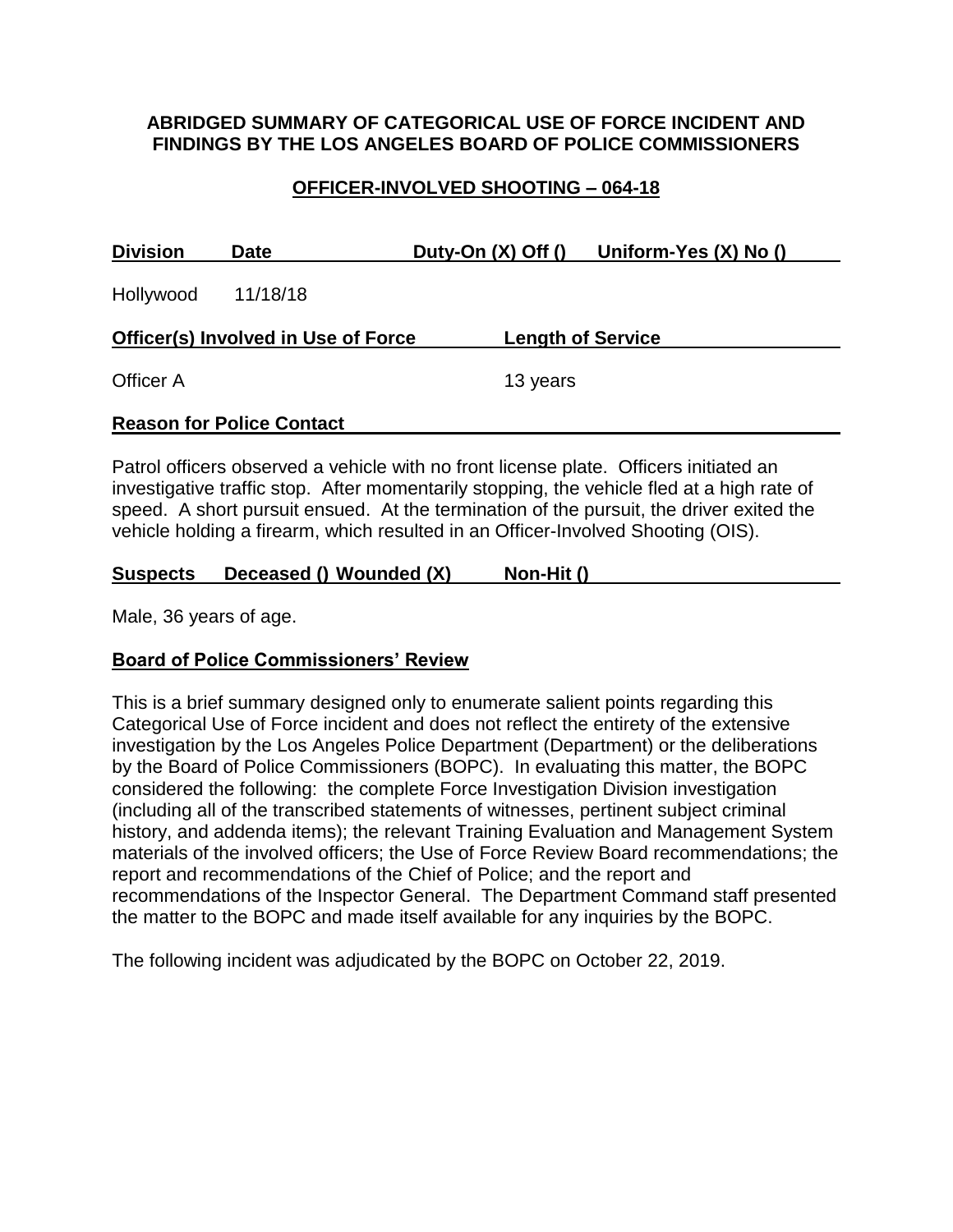#### **Incident Summary**

Officers A and B were patrolling when Officer A observed a black vehicle exiting a driveway. Officer A was a Field Training Officer, and Officer B was a Probationary Officer. According to Officer A, he/she believed the vehicle was positioned to make a right turn. Officer A observed that the black vehicle did not have a front license plate and that there were two male occupants, the Subject (driver) and Witness A (passenger). According to Officer A, it had been his/her training and experience that suspects deliberately remove their license plates, or conceal their license plates, to hide their identity to victimize people, and this practice was common in Hollywood Division.

Due to the heavy flow of traffic in the area, Officer A stated that he/she drove past the black vehicle and pulled into the center median area of the roadway. Officer A advised Officer B that he/she wanted to take a closer look at the vehicle. Officer A anticipated the black vehicle would complete the right turn and continue in the officers' direction. However, Officer A observed the black vehicle negotiate a left turn from the driveway and proceed in the opposite direction. According to Officer A, this raised his/her sense of officer safety and alertness.

Officer A negotiated a U-turn and drove the police vehicle in the same direction as the black vehicle. The black vehicle continued driving in the number one lane. According to Officer A, the black vehicle would quickly accelerate and brake as it made sudden lane changes. Officer A opined that the black vehicle was looking for an avenue of escape but was unable to locate one. According to Officer A, based on the totality of events, he/she advised Officer B that they would conduct an investigative stop on the black vehicle. The black vehicle was forced back into the number one lane of traffic and continued driving. Officer A opined that the black vehicle was attempting to evade officers.

As the black vehicle continued driving, Officer A drove the police vehicle in the center median to avoid traffic and to get directly behind the black vehicle. As the police vehicle got closer, the black vehicle maneuvered into the number two lane and continued driving. Officer A merged into the number one lane of traffic and then into the number two lane as he/she activated the overhead lights of the police vehicle to initiate a traffic stop, which was captured on the vehicle's Digital in-Car Video System (DICVS).

Officers A and B were now behind the black vehicle as it continued driving. The black vehicle stopped in the number two lane as it faced heavy traffic. According to Officers A and B, the black vehicle collided with a minivan that was in front of them, just prior to the investigative stop. Officer B broadcast the officers' status and location (Code-6).

The black vehicle remained stopped as Officer A placed the police vehicle in park, in the number two lane.

Officers A and B exited their police vehicle and utilized the ballistic door panels as cover. According to Officer A, the driver's window of the black vehicle was up but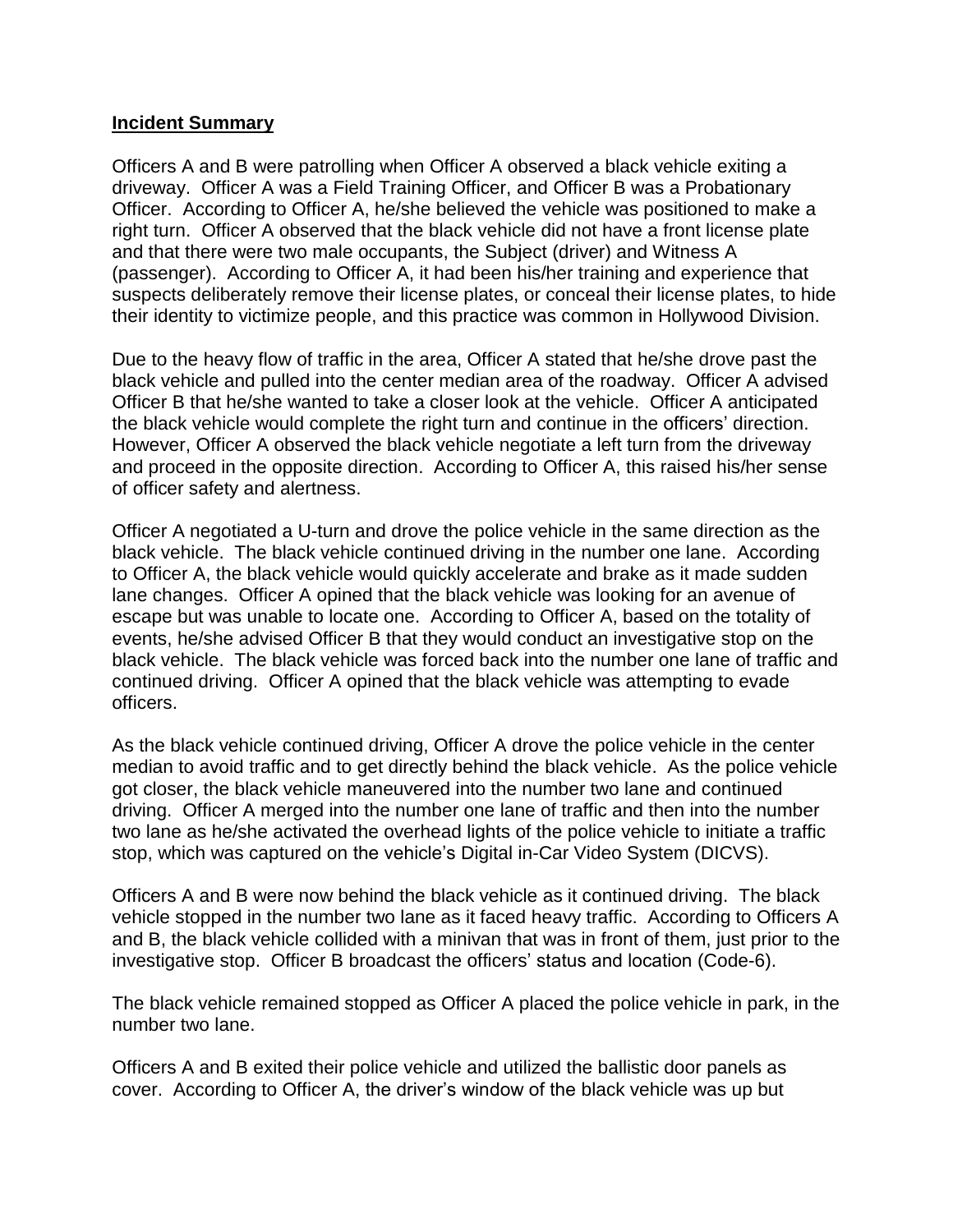he/she could see the Subject from the sideview mirror. According to Officer A, the Subject was moving his shoulders and looking at Officer A through the rearview mirror, as if he was trying to size the officer up. Officer A stated that this raised his/her sense of officer safety. Officer A ordered the Subject to turn the vehicle off and to show his hands, however the Subject did not comply.

According to Officer A, he/she observed the Subject using his right arm, reaching toward his knees. Officer A feared that the Subject was attempting to arm himself or discard a weapon. Officer A unholstered his/her service pistol, which he/she held in a two-handed, low-ready position. Officer A pointed his/her pistol at the Subject, who was seated in the driver's seat of the black vehicle.

At this point, Officer A then used his/her left hand to press the horn, which activated a single burst from the police siren, to get the Subject's attention. As Officer A did this, he/she maintained his/her service pistol in his/her right hand and pointed in a low-ready position. Officer A then activated his/her Body Worn Video (BWV).

According to Officer B, he/she observed, through the passenger side view mirror, the Subject reach with both hands into the glove compartment. Officer B thought that the Subject was trying to conceal something or was reaching for a weapon. Officer B immediately communicated his/her observations to Officer A and unholstered his/her service pistol, which he/she held in a two-handed, low-ready position and remained behind cover of his/her ballistic door panel.

Officer A continued to order the Subject to open the door and show his hands, but he did not comply. Traffic in front of the black vehicle then cleared and the black vehicle drove away. Officer B holstered his/her service pistol and Officers A and B immediately entered their police vehicle. Once inside the police vehicle, Officer A's BWV captured him/her directing Officer B to request a back-up, and holster his/her service pistol, as he/she drove.

Officer B broadcast a request for a back-up unit. The black vehicle turned right, onto the on-ramp to the freeway. Officer B broadcast that the officers were in pursuit of the vehicle and provided the direction of travel. Sergeant A advised Communications Division (CD) that he/she was en route and monitoring the pursuit.

Officer A and B's DICVS captured the black vehicle reach the end of the on-ramp and immediately encounter slow moving traffic, which prompted the Subject to drive the black vehicle onto the right shoulder and then into the number three lane of traffic, where it was met with heavy traffic travelling at slow speeds.

According to Officer A, while doing so, the front passenger door of the black vehicle opened briefly and was then immediately closed. Officer A was concerned that the passenger was going to get out and start shooting at the officers. Officer A unholstered his/her service pistol.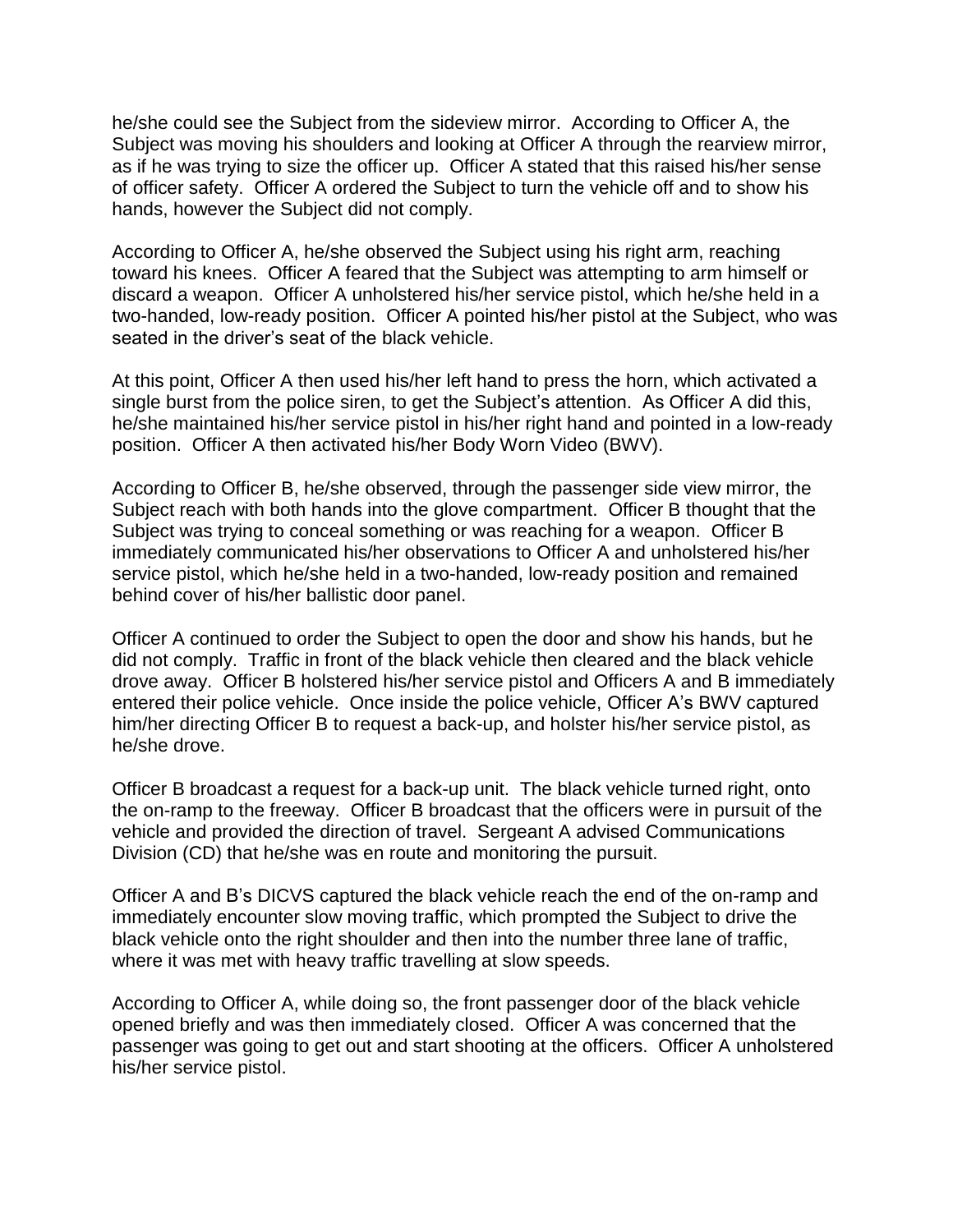Officer A's BWV captured him/her stating to Officer B that he/she believed the Subject was going to pull a gun on them.

Officer A and B's DICVS captured the black vehicle continue to slowly traverse from the number three lane of traffic into the number two lane of traffic. The DICVS captured the black vehicle continue in the number two lane of traffic for a very short distance before appearing to attempt to merge into the number one traffic lane. Due to slow and heavy traffic, the black vehicle was unable to merge. The Subject then stopped the black vehicle in the number two lane of traffic. Once the black vehicle stopped, Witness A placed his right hand outside the passenger window and extended his arm out.

Meanwhile, Officer A's BWV captured him/her continuing to point his/her service pistol at the black vehicle as he/she used his/her left hand on the steering wheel to maneuver through traffic. Officer A used his/her left hand to open the driver-side door. Officer A then placed his/her left hand back on the steering wheel to steer the vehicle, as it continued to slowly move forward, with the driver's door ajar.

According to Officer A, the Subject opened the black vehicle driver's door and began to exit the vehicle. As Officer A began to exit the police vehicle, he/she stated that he/she observed the Subject turn his back toward him/her, Officer A, and observed the Subject holding a black, semi-automatic handgun in his right hand. Officer A stated it appeared that the Subject was inserting a magazine into the handgun or it contained an extended magazine.

Witness B, whom was present in a vehicle on the freeway, next to the police vehicle, stated that the driver of the black vehicle (the Subject) exited the vehicle with a black handgun, in his left hand, which was pointed down.

Simultaneously, Officer B exited the police vehicle and unholstered his/her service pistol, which he/she held in a two-handed, low-ready position. Officer B remained behind cover of the ballistic door panel as he/she focused on Witness A, who was seated on the passenger side of the black vehicle.

Officer A had now fully exited his/her police vehicle, took a position behind the police vehicle door, and obtained a two-handed shooting position. According to Officer A, the Subject ran toward the center median, across the number one lane of traffic, which was also captured on the officers' DICVS.

The police vehicle continued to slowly move forward toward the black vehicle, which was captured on the officers' DICVS.

Prior to exiting the police vehicle, Officer A believed he/she placed the vehicle in park. However, he/she quickly realized he/she had failed to do so as he/she stood in the doorjamb. Officer A felt the police vehicle continue to slowly move forward.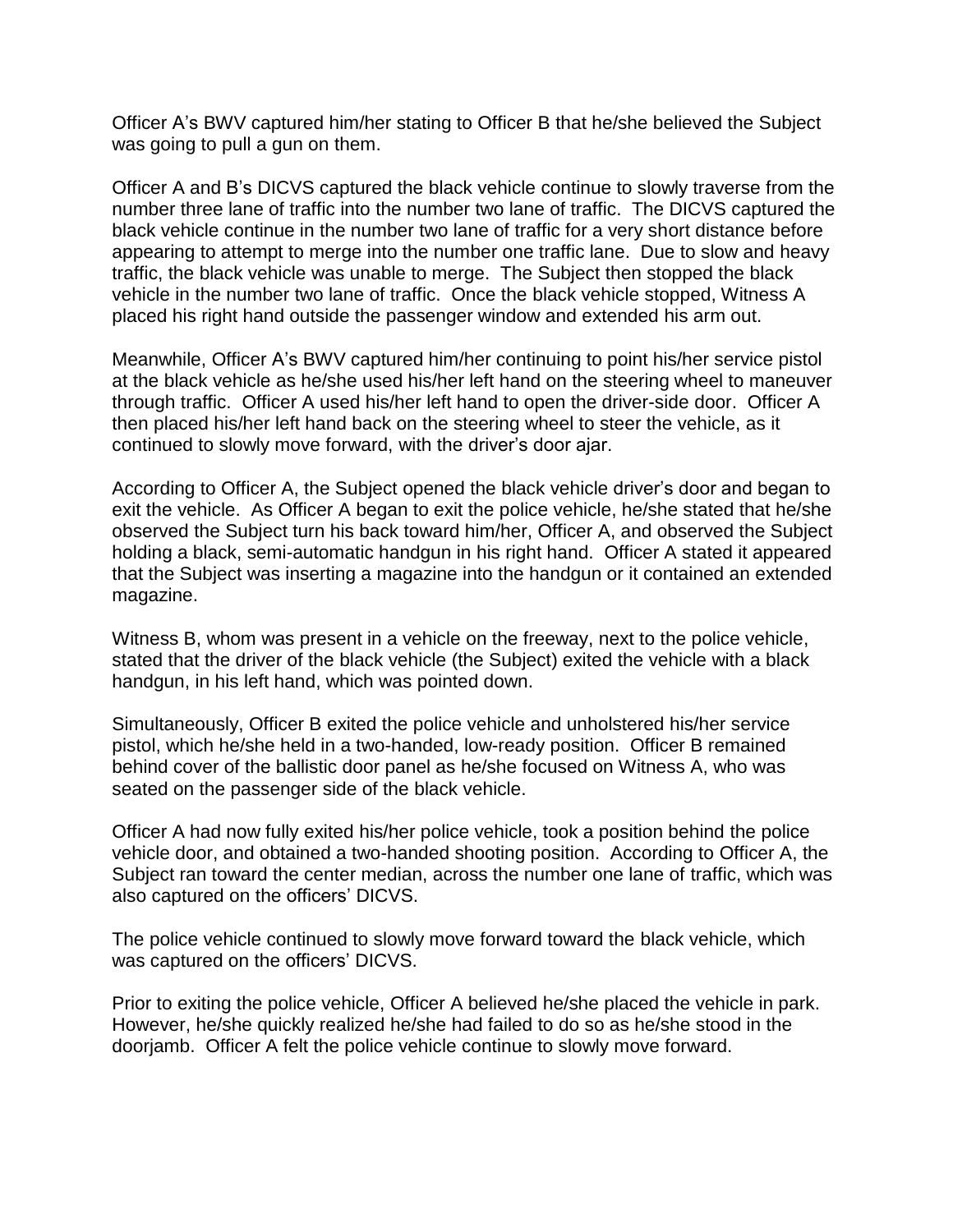According to Officer A, once the Subject reached the center median, the Subject placed his left hand on top of the median for support and jumped over, onto the northbound lanes of the freeway. According to Officer A, once the Subject jumped the center median, Officer A observed the Subject holding the handgun in his right hand, in a close-contact position.

Witness B stated that the Subject looked back in the officers' direction when he jumped over the median, however, Witness B did not see the Subject point the gun at the officers.

According to Officer A, the Subject then turned his head to the left. Officer A opined that the Subject was acquiring Officer A as a target and was going to turn and start shooting at him/her. According to Officer A, the Subject canted his body to the left, in his/her direction, with his/her right arm bent in an approximate 90-degree angle, while holding the handgun in his right hand near his torso. According to Officer A, he/she held his/her service pistol in a two-handed position, pointed it at the Subject's left side upper body, and discharged a controlled pair of shots. Officer A stated the rounds did not appear to have any effect on the Subject.

Officer A's BWV captured him release his/her left hand from his/her service pistol and place it along the top of his/her vehicle door, as the police vehicle continued to slowly move forward. According to Officer A, he/she assessed the situation and believed that the Subject was still in the same position. Officer A believed that the Subject was still a threat and that Officer A needed to fire again. At this point, Officer A's BWV captured him/her hold his/her service pistol in his/her right hand, while he/she maintained his/her left hand on the top of the police vehicle driver door. According to Officer A, he/she pointed his/her service pistol at the Subject's left, rear, upper body and discharged another controlled pair of shots. The shots did not appear to have any effect on the Subject.

Officer A's BWV captured the Subject running across the freeway, as Officer A discharged his/her third and fourth rounds.

Officer A's BWV activation was a late activation and began after Officers A and B had exited their police vehicle. Officer B did not activate his/her BWV until the incident terminated.

According to Officer A, after he/she discharged his/her last round, his/her sight picture appeared different. At this time, Officer A lowered his/her service pistol and observed that the Subject was halfway across the northbound lanes of the freeway.

Officer A's BWV captured the Subject running, across the freeway, as Officer A discharged his/her third and fourth rounds*.*

According to Officer B, he/she observed the Subject exit the black vehicle, run toward the center divider and jump over. Officer B then directed his/her attention back toward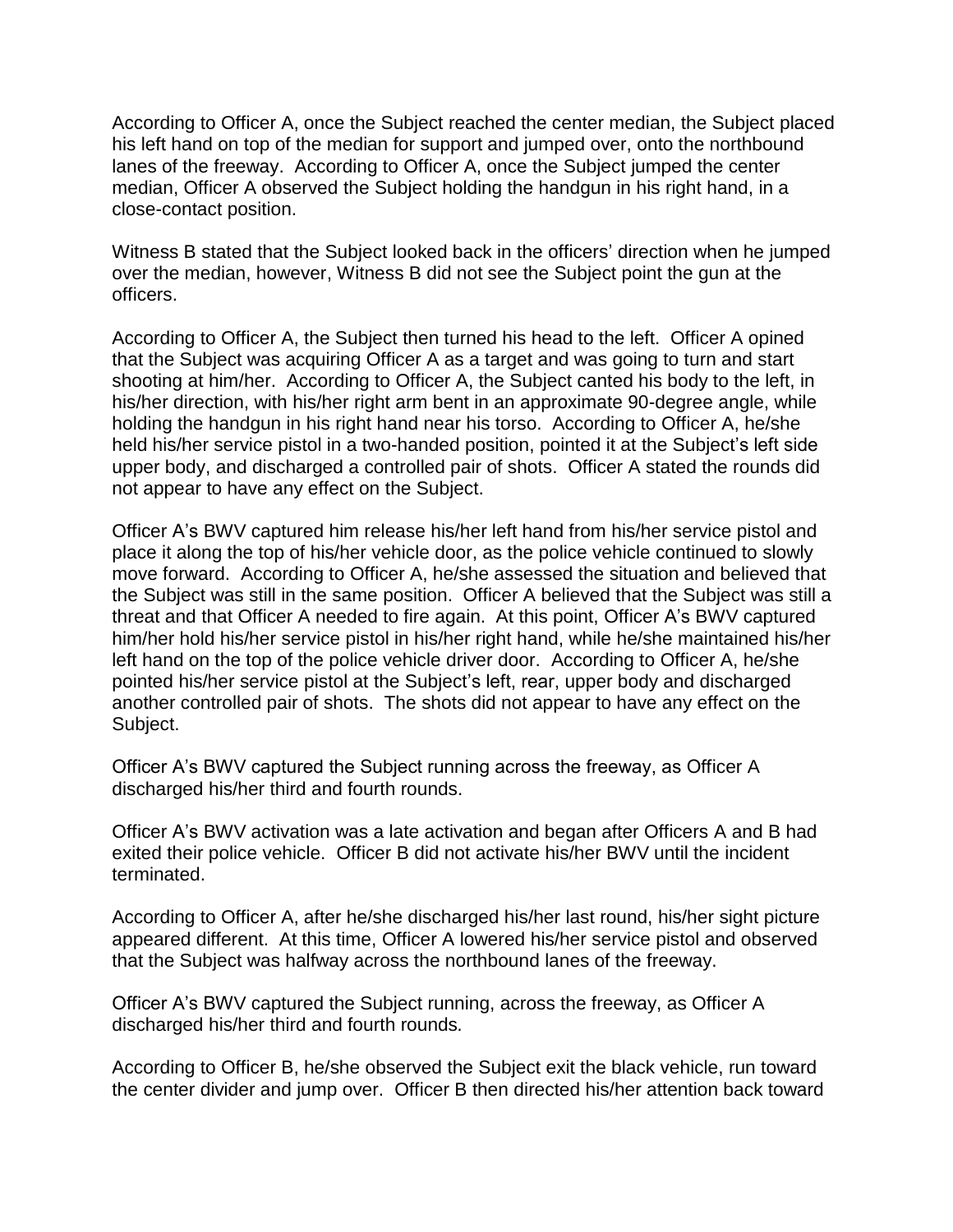the passenger side of the black vehicle. According to Officer B, he/she heard Officer A discharge two rounds in the direction of the Subject. Officer B then looked in the direction that the Subject fled and observed him running across the freeway.

According to Officer A, he/she transitioned his/her pistol from his/her right hand to his/her left hand. Officer A reached into his/her vehicle with his/her right hand, grabbed the gear shifter and placed the vehicle in park. Officer A then transitioned his/her pistol from his/her left hand, back into his/her right hand. According to Officer A, after discharging his/her service pistol, he/she could not see the Subject and was concerned that the Subject may take a position across the freeway and shoot at officers. Officer A's BWV captured him move around his/her police vehicle door, toward the center divider with his/her radio in his/her left hand and his/her service pistol in his/her right hand. According to Officer A, once he/she realized he/she was not behind cover, Officer A re-assessed and moved behind the vehicle door.

Officer B advised Officer A that Witness A was still seated in the front passenger seat.

Officer A broadcast a request for help. indicated that that shots had been fired, and gave the Subject's description and direction of travel.

Officer B directed his/her attention back to Witness A, who was still in the front passenger seat of the black vehicle. Officer B gave Witness A commands to show his hands and he complied. The DICVS captured Officer B continuing to give Witness A verbal commands to exit the black vehicle, with which he complied. Officer B then directed Witness A to lay on the ground. Once Witness A was on the ground, Officer B awaited additional resources before taking him into custody.

Meanwhile, the Subject continued running down an on-ramp to the 101 freeway. As the Subject ran, Witness C observed the Subject move an item from his right hand into his left hand. Witness C then observed the Subject throw the item into a palm tree, which was in a dirt area, adjacent to the on-ramp. The item was later located by officers and determined to be a pistol.

Upon arrival, Sergeant A set up a perimeter for a man armed with a gun who was last seen running down the freeway on-ramp. A perimeter was set up and the Subject was located and taken into custody without further incident. The Subject advised officers that he had been shot twice. A Rescue Ambulance was requested. The Subject was treated at scene and transported to hospital for treatment to two graze wounds caused by gunshots.

### **Los Angeles Board of Police Commissioners' Findings**

The BOPC reviews each Categorical Use of Force incident based upon the totality of the circumstances, namely all of the facts, evidence, statements and all other pertinent material relating to the particular incident. In every case, the BOPC makes specific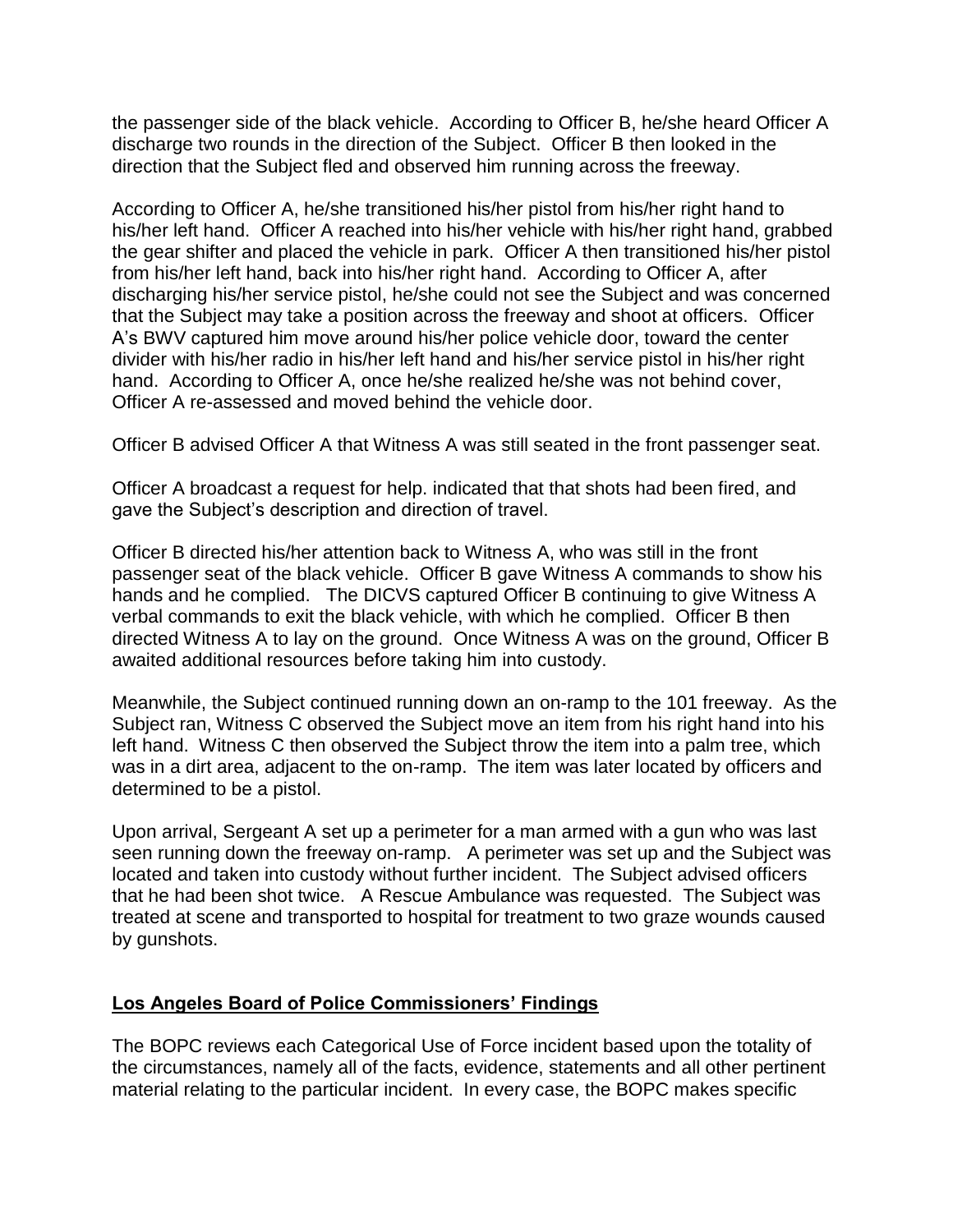findings in three areas: Tactics of the involved officer(s); Drawing/Exhibiting of a firearm by any involved officer(s); and the Use of Force by any involved officer(s). Based on the BOPC's review of the instant case, the BOPC made the following findings:

# **A. Tactics**

The BOPC found Officers A's tactics to warrant a finding of Administrative Disapproval and Officer B's tactics to warrant a Tactical Debrief.

# **B. Drawing and Exhibiting**

The BOPC found Officers A and B's drawing and exhibiting of a firearm to be In Policy.

# **C. Lethal Use of Force**

The BOPC found Officer A's lethal use of force to be In Policy.

## **Basis for Findings**

In making its decision in this matter, the Commission is mindful that every "use of force by members of law enforcement is a matter of critical concern both to the public and the law enforcement community. It is recognized that some individuals will not comply with the law or submit to control unless compelled to do so by the use of force; therefore, law enforcement officers are sometimes called upon to use force in the performance of their duties. It is also recognized that members of law enforcement derive their authority from the public and therefore must be ever mindful that they are not only the guardians, but also the servants of the public. The Department's guiding value when using force shall be reverence for human life. Officers shall attempt to control an incident by using time, distance, communications, and available resources in an effort to de-escalate the situation, whenever it is safe and reasonable to do so. When warranted, Department personnel may objectively use reasonable force to carry out their duties. Officers who use unreasonable force degrade the confidence of the community we serve, expose the Department and fellow officers to legal and physical hazards, and violate the rights of individuals upon whom unreasonable force is used. Conversely, officers who fail to use force when warranted may endanger themselves, the community and fellow officers." (Use of Force Policy, Los Angeles Police Department Manual.)

The Commission is cognizant of the legal framework that exists in evaluating use of force cases, including the United States Supreme Court decision in Graham v. Connor, 490 U.S. 386 (1989), that:

"The reasonableness of a particular use of force must be judged from the perspective of a reasonable officer on the scene, rather than with the 20/20 vision of hindsight. The calculus of reasonableness must embody allowance for the fact that police officers are often forced to make split-second judgments – in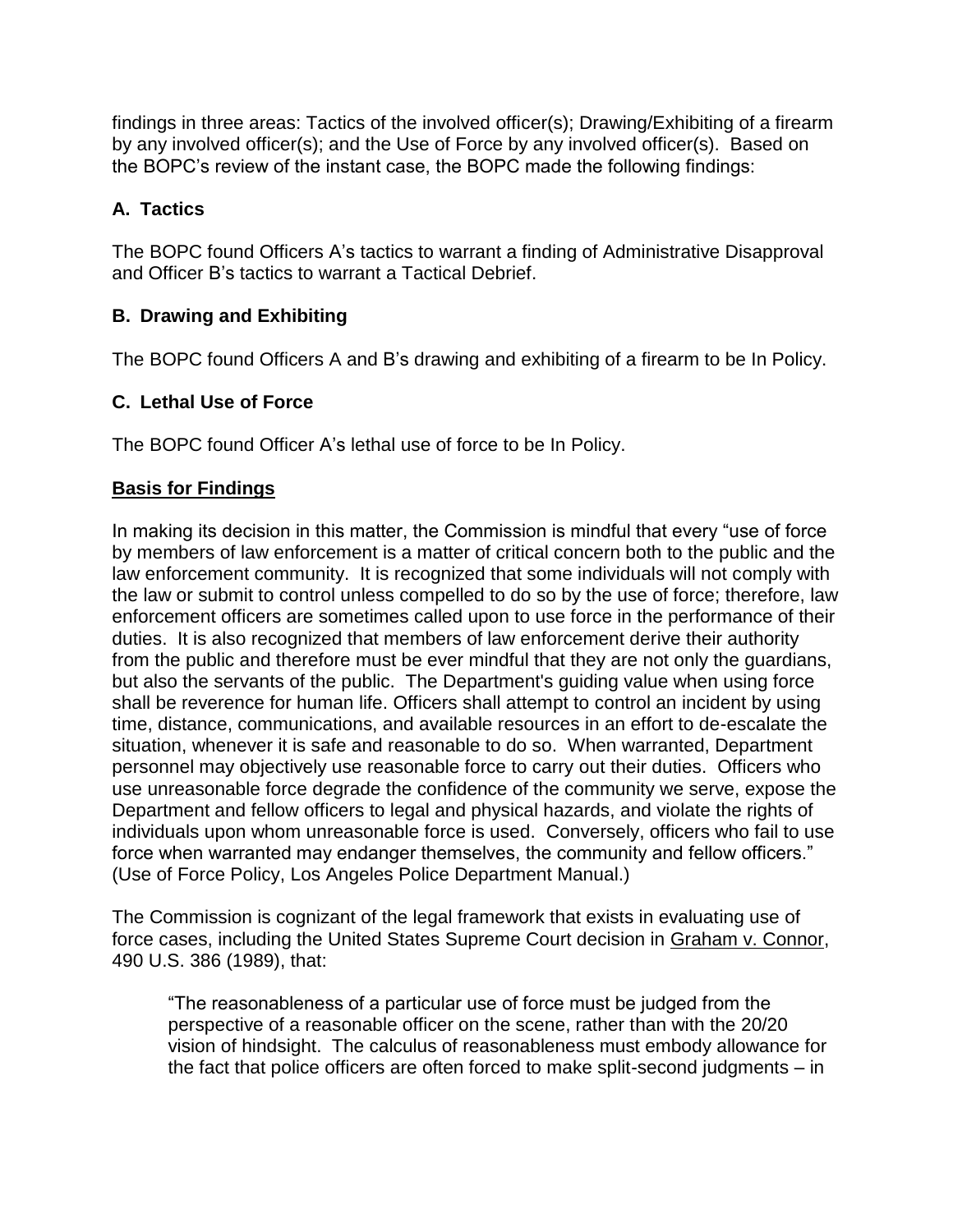circumstances that are tense, uncertain and rapidly evolving – about the amount of force that is necessary in a particular situation."

The Commission is further mindful that it must evaluate the actions in this case in accordance with existing Department policies. Relevant to our review are Department policies that relate to the use of force:

Law enforcement officers are authorized to use deadly force to:

- Protect themselves or others from what is reasonably believed to be an imminent threat of death or serious bodily injury; or
- Prevent a crime where the suspect's actions place person(s) in imminent jeopardy of death or serious bodily injury; or
- Prevent the escape of a violent fleeing felon when there is probable cause to believe the escape will pose a significant threat of death or serious bodily injury to the officer or others if apprehension is delayed. In this circumstance, officers shall to the extent practical, avoid using deadly force that might subject innocent bystanders or hostages to possible death or injury.

The reasonableness of an Officer's use of deadly force includes consideration of the officer's tactical conduct and decisions leading up to the use of deadly force. (Use of Force Policy, Los Angeles Police Department Manual.)

An officer's decision to draw or exhibit a firearm should be based on the tactical situation and the officer's reasonable belief that there is a substantial risk that the situation may escalate to the point where deadly force may be justified. (Los Angeles Police Department Manual.)

Tactical de-escalation involves the use of techniques to reduce the intensity of an encounter with a subject and enable an officer to have additional options to gain voluntary compliance or mitigate the need to use a higher level of force while maintaining control of the situation. Tactical de-escalation does not require that an officer compromise his/her safety or increase the risk of physical harm to the public. De-escalation techniques should only be used when it is safe and prudent to do so. (Tactical De-Escalation Techniques, October 2016.)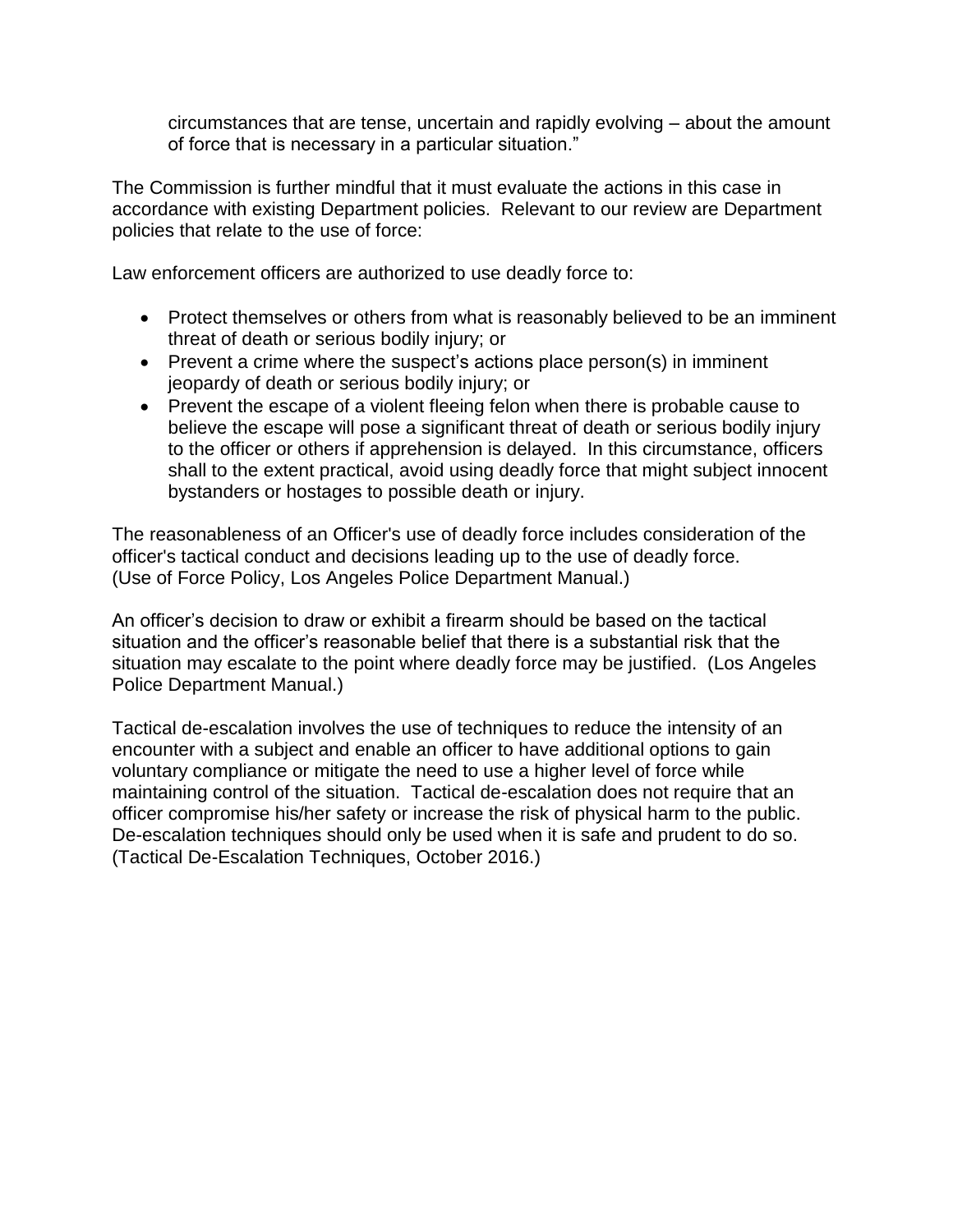## **A. Tactics**

## **Tactical De-Escalation**

• *Tactical de-escalation involves the use of techniques to reduce the intensity of an encounter with a suspect and enable an officer to have additional options to gain voluntary compliance or mitigate the need to use a higher level of force while maintaining control of the situation.*

#### *Tactical De-Escalation Techniques*

- *Planning*
- *Assessment*
- *Time*
- *Redeployment and/or Containment*
- *Other Resources*
- *Lines of Communication (Use of Force - Tactics Directive No. 16, October 2016, Tactical De-Escalation Techniques)*

Tactical de-escalation does not require that an officer compromise his or her safety or increase the risk of physical harm to the public. De-escalation techniques should only be used when it is safe and prudent to do so.

According to the officers, they had been partners for approximately two Deployment Periods (DP's) and had discussed tactics, vehicle stops, vehicle pursuits, command and control, radio communications, and they also regularly debriefed after calls for service.

In this case, the officers observed that the black vehicle was driving on the roadway without vehicle license plates. The officers communicated their observations and discussed a plan to conduct an investigative stop on the black vehicle. While initiating the investigative stop, the black vehicle collided with the rear end of a minivan and then stopped in the roadway. The officers exited their police vehicle and attempted to establish lines of communication by giving the driver clear and concise commands to turn off the vehicle and show his hands. The driver did not comply with the commands and made several movements inside the black vehicle, which led the officers to believe he was possibly arming himself with a handgun. The black vehicle then drove away, resulting in a vehicle pursuit. The officers requested additional resources, communicated their observations, and continuously assessed the situation during the vehicle pursuit. At the termination of the vehicle pursuit, the officers were faced with a rapidly unfolding tactical situation on a congested freeway, when the driver immediately exited the black vehicle armed with a handgun. Faced with an imminent threat of serious bodily injury or death, one of the officers utilized lethal force to stop the deadly threat. The driver then fled from the location on foot.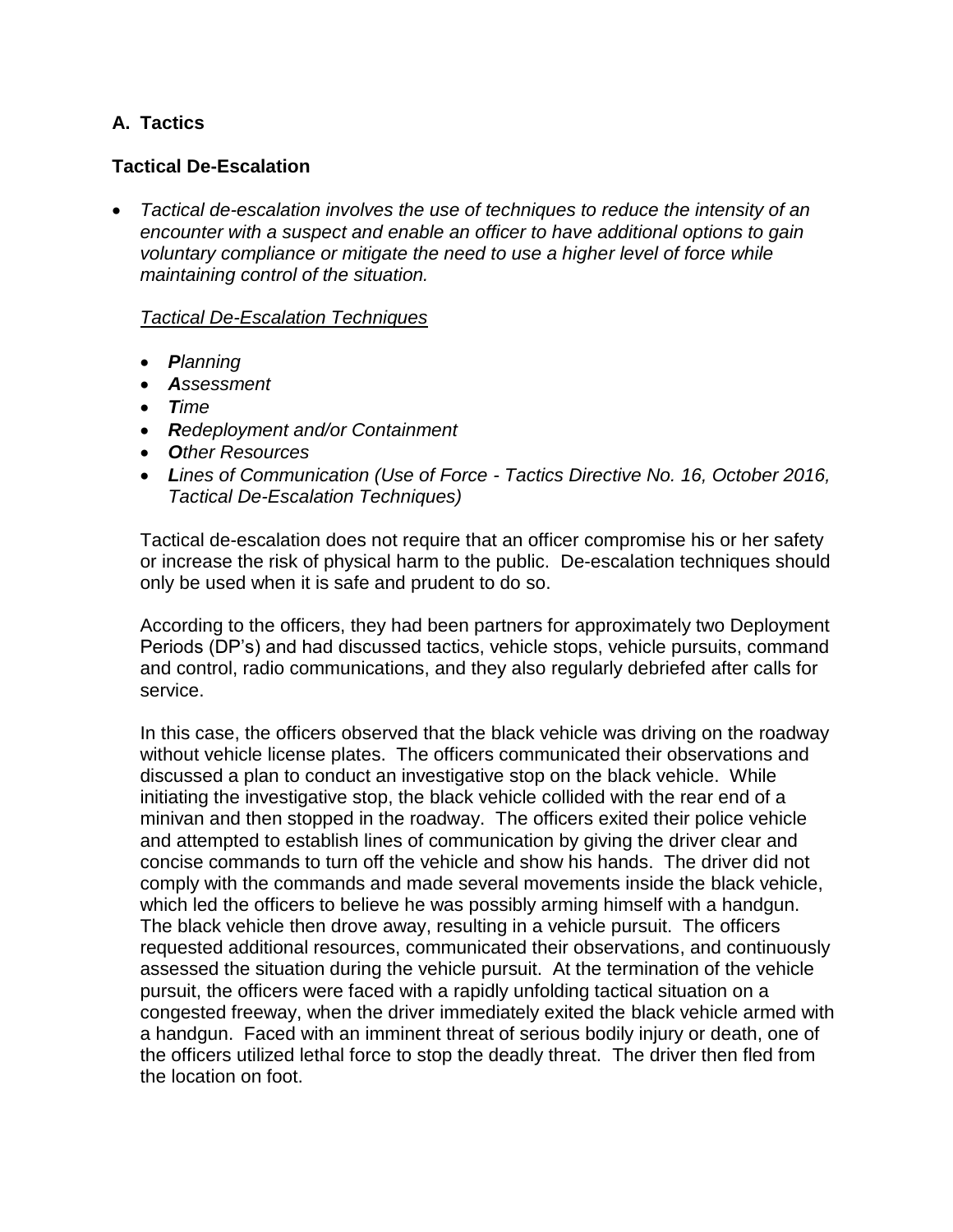Post Officer-Involved Shooting, one of the involved officers broadcast "Officer needs help! Shots fired!" and included a description of the Subject and his last known direction of travel. The officers continued to communicate with each other regarding Witness A, who was still in the black vehicle's front passenger seat, assessed the situation, and waited for additional resources to assist them with setting up a perimeter for the driver and taking Witness A into custody. While ordering the Witness A out of the vehicle, the officer continued to de-escalate the situation by giving the passenger in the black vehicle clear and concise commands to exit the vehicle. The BOPC noted that the senior officer at scene directed his probationary officer to order Witness A out of the black vehicle prior to the arrival of additional units and that the Subject was placed in a prone position in close proximity to his vehicle, which did not give the officers optimal room to maneuver when clearing the vehicle and taking the Subject into custody. While the BOPC would have preferred the officers utilize more time to develop a tactical plan to clear the vehicle, place the Subject in a position that was a tactical disadvantage to him and to take him into custody, he ultimately complied with the officers' commands and was taken into custody.

Additionally, when the K9 search team searched the area and located the driver, the officers utilized time to communicate their observations to each other, assigned individual roles and responsibilities, and formulated a tactical plan to take the possibly armed driver into custody without the use of force. The officers then gave the driver clear commands and instructions to exit from his location and submit to arrest. The driver complied with the commands and was taken into custody without incident.

- During its review of this incident, the BOPC noted the following tactical considerations:
	- **1. Emergency Response Driving and Vehicle Operations/Tactical Vehicle Deployment/Situational Awareness** (Substantial Deviation – Officer A)

In this case, Officer A was near the end of the vehicle pursuit and still seated inside of his/her police vehicle when Officer A drew his/her service pistol in response to his/her observation that the passenger door of the black vehicle had opened. At that time, Officer A believed that the passenger was going to get out of the vehicle and shoot at the officers. Officer A continued to drive, for a short distance, behind the black vehicle with his/her service pistol in his/her right hand and his/her left hand on the steering wheel. According to a review of the BWV, when Officer A attempted to open his/her driver's door, the interior door handle was blocked by the baton that Officer A had placed in between the door's arm rest and window frame. Officer A was required to move the baton out of the way prior to opening the door and exiting the police vehicle. Officer A then observed the Subject exit the black vehicle while holding a handgun. Officer A did not place the police vehicle in park prior to exiting the vehicle. Consequently, Officer A's police vehicle continued to roll forward toward the rear end of the black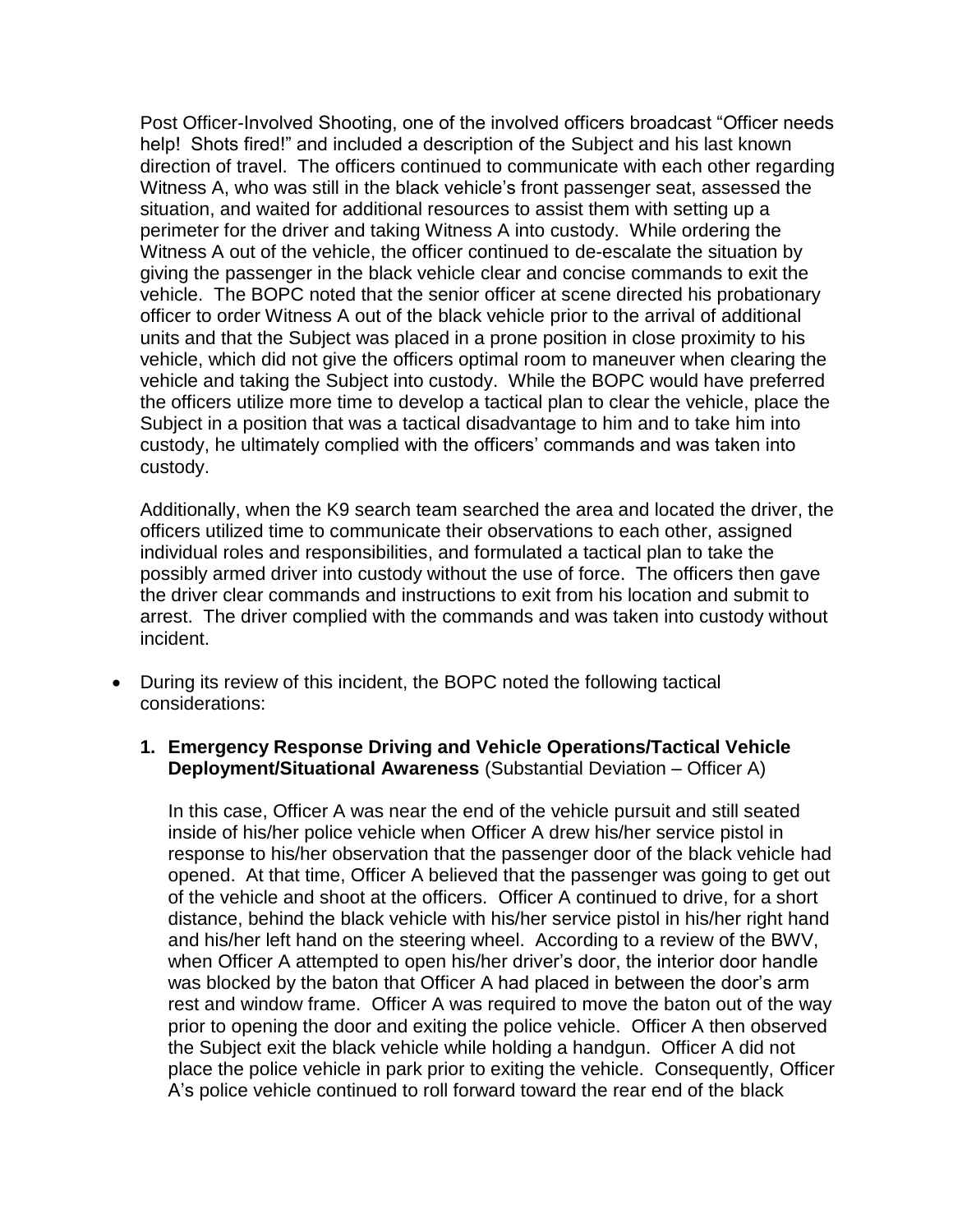vehicle, creating an unstable shooting platform. Officer A entered the police vehicle as he/she transitioned his/her service pistol into his/her non-dominant left hand and placed the police vehicle into park to avoid a traffic collision with the black vehicle causing a potential distraction from the driver who was still armed and outstanding, as well as the passenger who was potentially armed.

According to Officer A, he/she feared that Witness A was going to exit and start shooting at him/her and his/her partner. Consequently, Officer A made a conscious decision to not holster his/her service pistol and continued to maintain his/her service pistol in his/her right hand while driving less than five miles per hour. Officer A believed that if he/she did not have his/her service pistol drawn, he/she would be unable to defend himself/herself or his/her partner.

The BOPC evaluated Officer A's actions, statements, BWV, and DICV and noted that near the end of the vehicle pursuit, Officer A was faced with a rapidly unfolding tactical situation and was forced to make a split-second decision, during an extremely stressful situation.

The BOPC believed that Officer A placed himself/herself at a tactical disadvantage by maintaining his/her service pistol in one hand, while simultaneously driving and attempting to open his/her driver side door with the other hand. Officer A's decision to drive the police vehicle during a pursuit with possibly armed suspects, while simultaneously giving directions to Officer B, a relatively inexperienced probationary officer, and ultimately having to exit the police vehicle and engage an armed suspect, resulted in Officer A having to multi-task during a dynamic situation.

The BOPC was critical of this tactical decision and believed that it hindered Officer A's ability to place his/her police vehicle in park, which not only delayed his/her exit from the vehicle, but ultimately resulted in Officer A's vehicle coming to within approximately four feet of the rear end of the black vehicle, which is in contradiction to the two vehicle lengths proscribed by the Department's training. The BOPC believed that the close positioning of the police vehicle directly behind another vehicle, which still contained another potentially armed Subject, placed Officers A and B at a significant tactical disadvantage.

The BOPC took into consideration that this was a rapidly unfolding tactical situation, including the fact that the officers reasonably believed the Subject and Witness A were armed and were clearly evading them. Officer A's reasoning for drawing his/her service pistol while driving the vehicle was that he/she essentially wanted to be prepared to engage the suspects if they came out of their vehicle and started shooting at Officer A or his/her partner. While the BOPC understood Officer A's thought process, it led to a situation where he/she was multitasking and therefore, his/her attention was diverted from his/her primary responsibility of safely operating his/her police vehicle during a vehicle pursuit.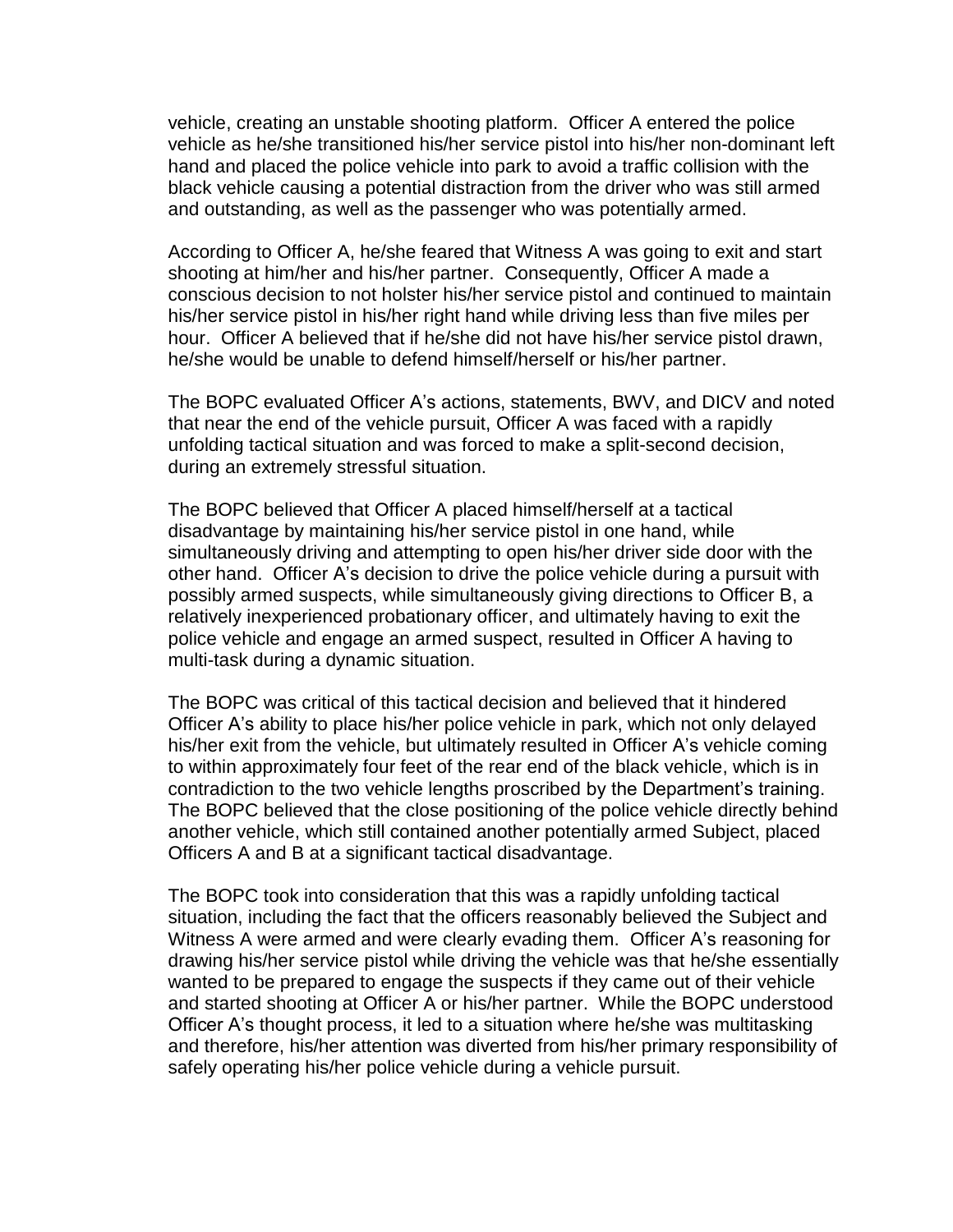Therefore, based upon the totality of the circumstances, the BOPC determined that Officer A's decision to drive while maintaining his/her service pistol in his/her right hand, created a circumstance, which significantly reduced his/her ability to safely drive, stop and exit a police vehicle during a rapidly unfolding tactical situation. Officer A's inability to place the police vehicle into park resulted in the police vehicle moving forward and being positioned in close proximity to the black vehicle. This vehicle positioning jeopardized Officer A's safety and the safety of his/her partner. As such, the BOPC determined that Officer A's actions were a substantial deviation, without justification, from approved Department tactical training.

• The BOPC also considered the following:

## **1. Traffic Unit Request**

The investigation revealed that Officers A and B did not request a traffic unit to respond to investigate the traffic collision. According to Officer A, he/she believed that he/she requested a traffic unit to the area. The Force Investigation Division (FID) investigation determined that there was no follow-up investigation conducted to locate the other vehicle involved in the hit and run with the black vehicle. Additionally, a review of the Hollywood Area base frequency did not capture a request for a traffic unit. In this instance, the officers were focused on the traffic stop and subsequent vehicle pursuit and it is reasonable that, given the rapidly unfolding circumstances of the incident, the officers did not make the appropriate notification to Communications Division (CD).

## **2. Baton Placement in Police Vehicle**

The investigation revealed that Officer A's baton was not secured on his/her person or in the designated side handle baton holder mounted on the interior of the police vehicle's driver's side door. Instead, Officer A secured his/her baton on the interior of his/her driver's side door in an upright position, with the long end portion of the baton in the driver's door arm rest and the short end portion of the baton in the interior of the driver's door window frame. In this position, the baton blocked access to the driver's side interior door handle, which hindered Officer A's ability to quickly exit from his/her police vehicle.

As a result of this investigation, it came to the Department's attention that some officers have identified that the current placement of the baton holders in Ford Explorer police vehicles can result in the baton handle protruding into the seating area, which can cause officers discomfort, as well as potentially impede their egress from the vehicle.

### **3. Tactical Communication**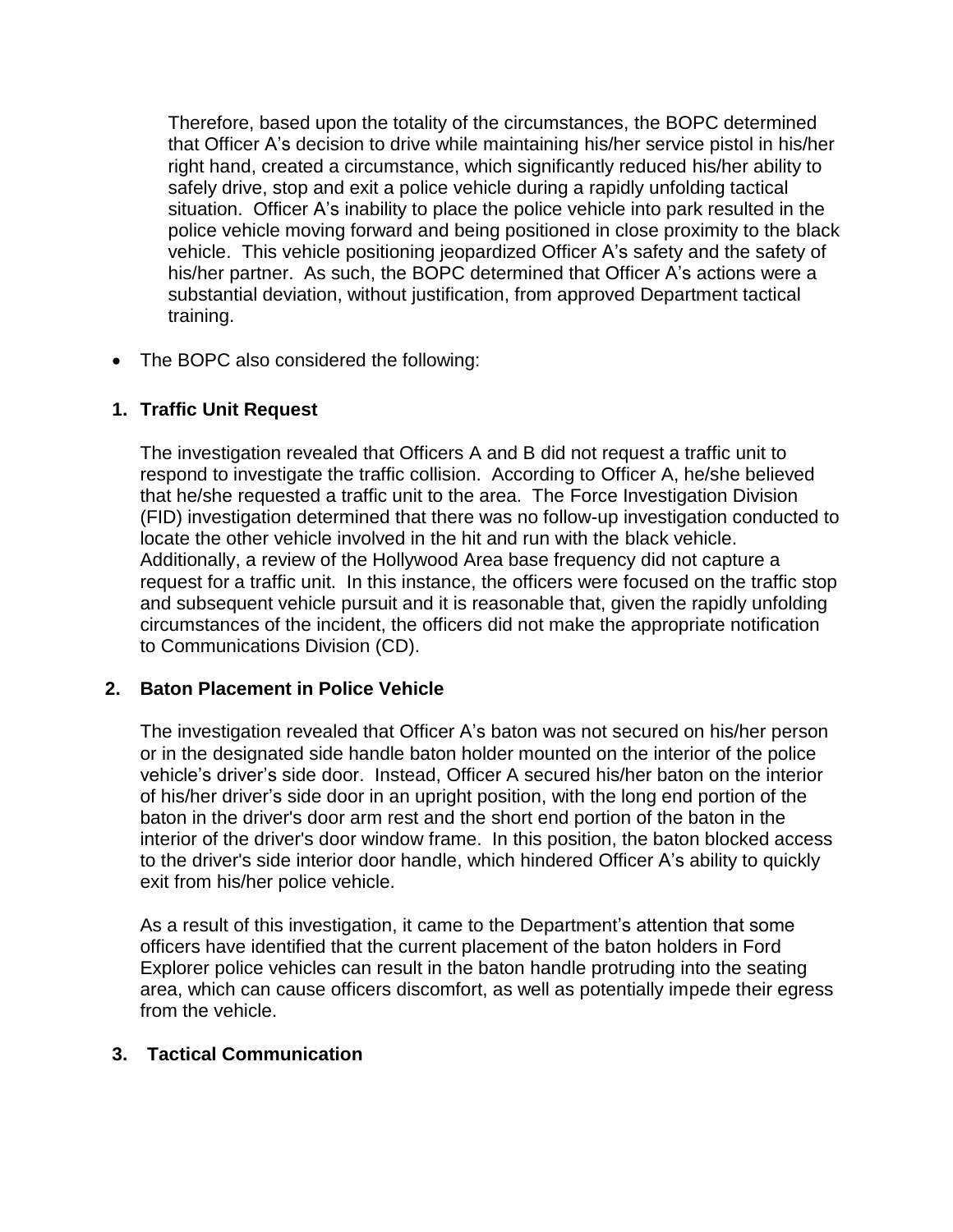The investigation revealed that Officer A did not advise Officer B that the Subject exited the black vehicle armed with a handgun. Officer A was reminded that when tactically feasible, it is important to communicate relevant observations so that all involved personnel have an optimal understanding and situational awareness of the tactical incident.

### **4. Single-Handed Shooting**

The investigation revealed that Officer A utilized a one-handed shooting grip on his/her service pistol as he/she fired the last two rounds from his/her service pistol. Although the Los Angeles Police Department Training Division teaches a onehanded shooting technique, a two-handed shooting grip would have been more tactically advantageous as it provides a more stable shooting platform. Officer A was reminded to utilize a two-handed shooting grip whenever tactically feasible.

### **5. Utilization of Cover**

The investigation revealed that after the OIS, Officer A very briefly left his/her position of cover behind the driver's side door of his/her police vehicle, in an attempt to maintain visual contact with the Subject and broadcast the Subject's direction of travel. When Officer A realized he/she had moved away from cover and that the black vehicle had not been cleared, he/she immediately redeployed back to a position of cover. Officer A was reminded of the importance of utilizing cover when involved in a tactical situation involving an armed suspect.

### **6. Tactical Planning**

The investigation revealed that Officer A directed Officer B to order Witness A out of the black vehicle and into a prone position before additional resources had arrived at the scene. Officers A and B were reminded that when tactically feasible, it was preferable to wait for additional resources and formulate a tactical plan before ordering a high-risk suspect out of a vehicle.

## **7. High Risk Vehicle Stops**

The investigation revealed that Officer B ordered Witness A out of the black vehicle and directed him into a prone position in close proximity to the passenger side doors of the black vehicle. It was noted that Officer B was a probationary officer and was acting upon the direction of his/her Field Training Officer, Officer A. Officer B was reminded to position suspects in a manner that would not impede or interfere with the officers' ability to approach or clear a suspect vehicle.

### **8. Preservation of Evidence**

The investigation revealed that Officer A directed Officer B to search the black vehicle. Officers A and B were reminded, whenever tactically feasible, that it is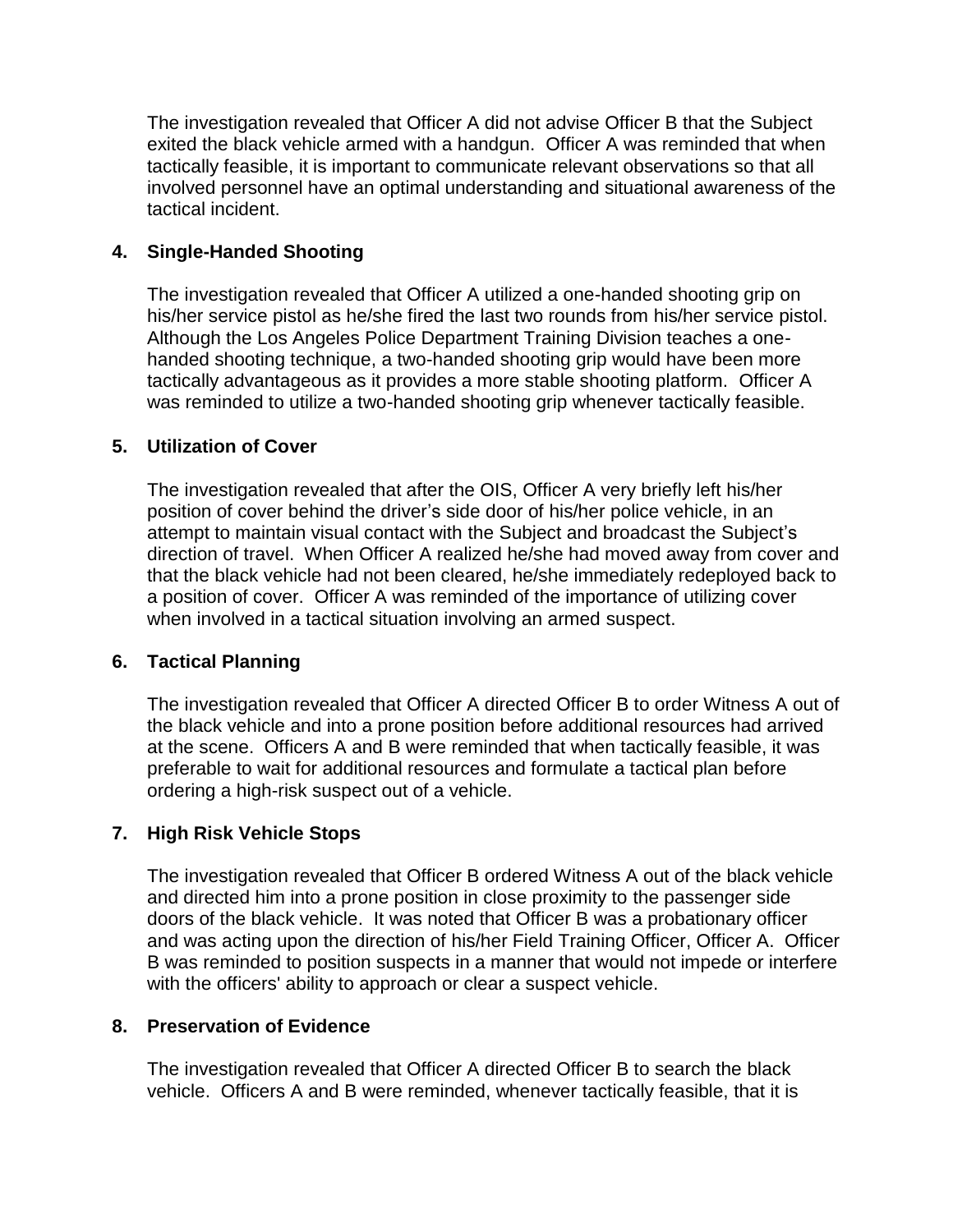preferable to leave evidence undisturbed until FID investigators can properly document and preserve the scene.

These topics were to be discussed at the Tactical Debrief.

• The evaluation of tactics requires that consideration be given to the fact that officers are forced to make split-second decisions under very stressful and dynamic circumstances. Tactics are conceptual and intended to be flexible and incident specific, which requires that each incident be looked at objectively and the tactics be evaluated based on the totality of the circumstances.

In conducting an objective assessment of this case, the BOPC found that the tactics utilized by Officer A substantially and unjustifiably deviated from approved Department tactical training, thus requiring a finding of Administrative Disapproval.

Additionally, the BOPC found that due to Officer B's status as a relatively new police officer his tactics did not substantially deviate from approved Department tactical training, thus requiring a finding of Tactical Debrief.

## **B. Drawing and Exhibiting**

### • **Officer A**

### First Occurrence

According to Officer A, he/she gave the Subject commands to turn off the vehicle and to show his hands. The Subject did not comply with Officer A's commands and Officer A could see the Subject moving within the vehicle. Officer A then observed the Subject reach down with his right arm toward his knees. Based upon his/her observations and the Subject's unusual behavior, Officer A drew his/her service pistol because he/she was in fear that the Subject was arming himself or discarding a weapon.

### **Second Occurrence**

According to Officer A, the traffic on the freeway was heavy, which slowed the Subject down. The Subject then drove onto the right shoulder of the freeway. The Subject continued driving and, as the right shoulder began to widen, before the offramp, the Subject slowed down and started to veer to the left into the southbound lanes of traffic. At that point, Officer A observed the front passenger side door open partially. Based upon his/her observations, training and experience, Officer A drew his/her service pistol a second time because the black vehicle was boxed in traffic and he/she was afraid that the Subject or Witness A was going to stop, get out of the black vehicle, and start shooting at them.

• **Officer B**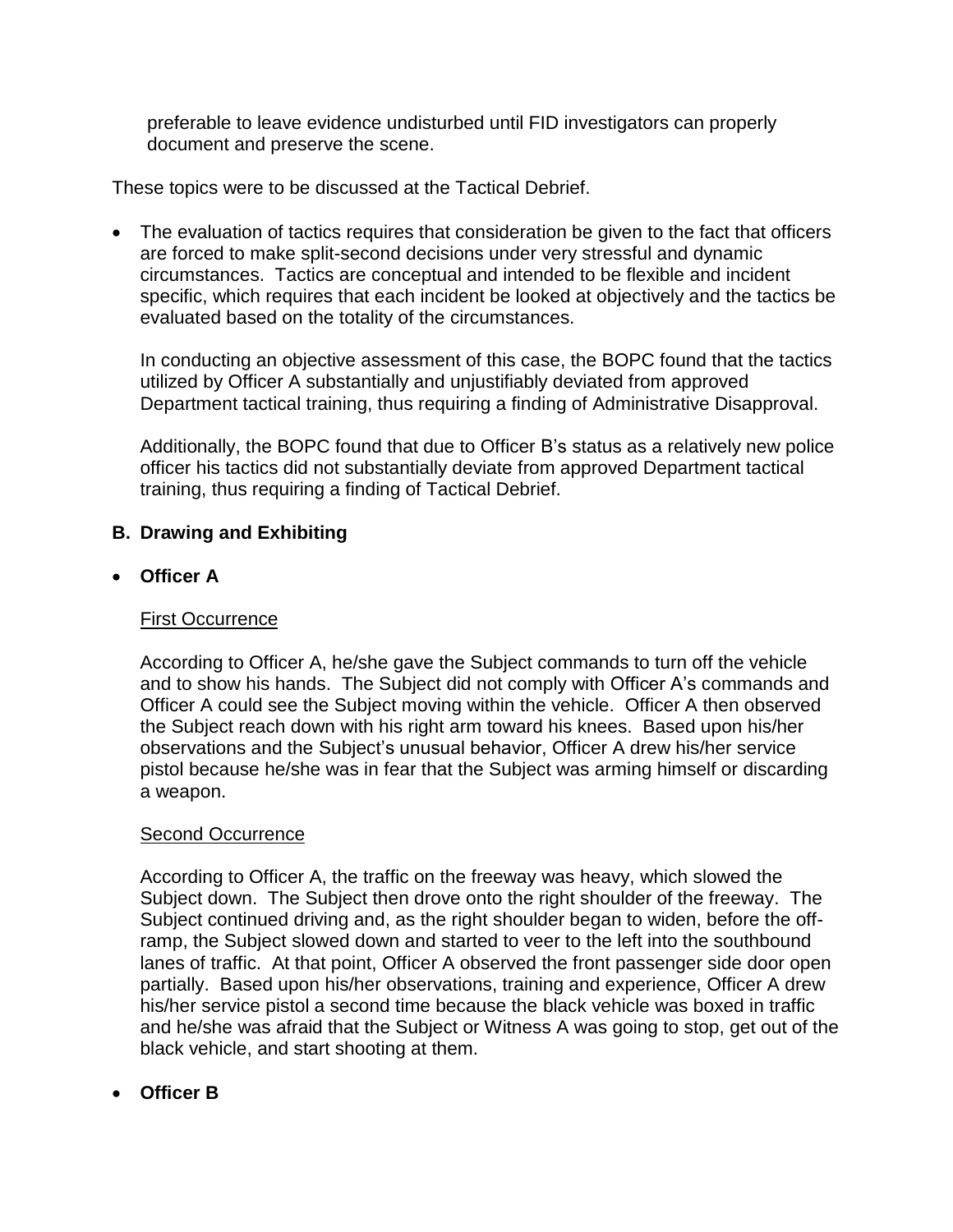### First Occurrence

According to Officer B, he/she looked through the passenger side view mirror of the black vehicle and clearly observed the Subject reaching into the glove compartment. At that point, Officer B believed the Subject was reaching to conceal something or reaching for a weapon to shoot him/her and Officer A. Based upon his/her observations, Officer B drew his/her service pistol.

#### Second Occurrence

According to Officer B, when the black vehicle stopped in the number two lane of traffic on the freeway, he/she immediately exited the police vehicle and drew his/her service pistol because he/she believed, based upon his/her prior observations, that the Subject or Witness A were possibly armed with a handgun.

Based on the totality of the circumstances, the BOPC determined that an officer with similar training and experience as Officers A (First Occurrence) and B (First and Second Occurrence), while faced with similar circumstances, would reasonably believe that there was a substantial risk the situation may escalate to the point where deadly force may be justified.

In this case, the BOPC conducted a thorough review of the investigation and considered several factors in determining the reasonableness of Officer A's (Second Occurrence) decision to draw his/her service pistol while driving his/her police vehicle. It should be noted that Officer A's Drawing and Exhibiting was also evaluated by the BOPC as part of his/her overall tactical decision making. The BOPC noted that this was a dynamic and rapidly unfolding incident involving a Subject who, during the initial investigative stop, collided with the rear end of a minivan and then stopped in the roadway. The officers then exited their police vehicle and gave the driver commands to turn off the vehicle and show his hands. The driver did not comply with the officers' commands and proceeded to make several movements inside the vehicle, which led Officer A to believe the driver was possibly arming himself with a handgun.

The Subject vehicle then fled the scene, resulting in a vehicle pursuit of a hit and run driver. Near the end of the vehicle pursuit, the Subject vehicle slowed down and started to veer into the southbound lanes of freeway traffic. At that point, Officer A observed the passenger side door of the Subject vehicle open and believed, based upon his/her observations, training and experience, that because the Subject vehicle was now boxed in traffic, the Subject vehicle was going to stop and the driver or the passenger was going to get out of the vehicle and start shooting at the officers. Consequently, Officer A drew his/her service pistol as he/she slowed his/her police vehicle and pulled behind the Subject vehicle.

As such, the BOPC determined that based on the totality of the circumstances, including the actions of the Subject and Witness A, before and during the vehicle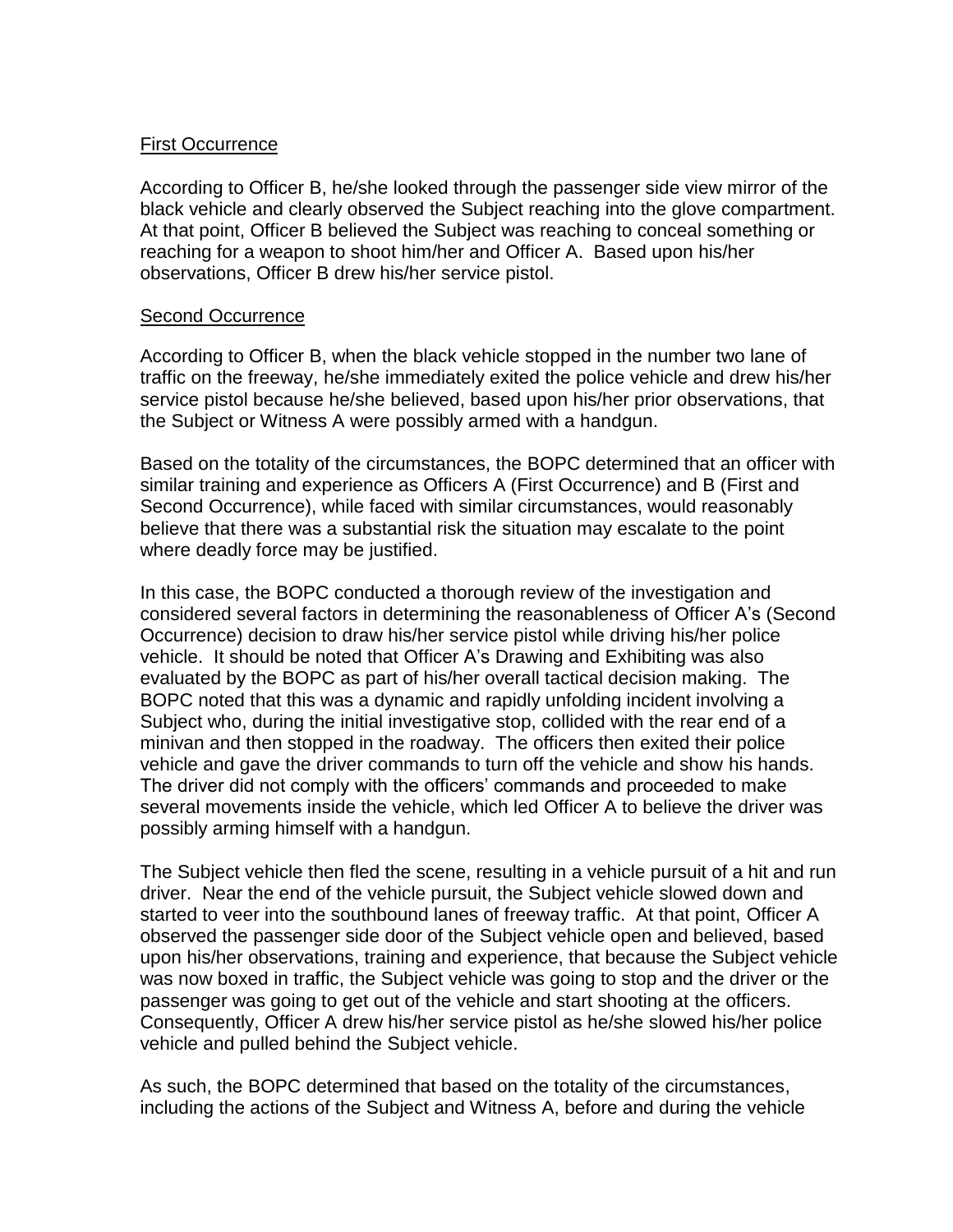pursuit, an officer with similar training and experience as Officer A (Second Occurrence), while faced with similar circumstances, would reasonably believe that there was a substantial risk that the situation may escalate to the point where deadly force may be justified.

Therefore, the BOPC found Officers A and B's drawing and exhibiting of a firearm to be In Policy.

### **C. Lethal Use of Force**

### • **Officer A** – (pistol, four rounds)

According to Officer A, he/she exited the police vehicle and assumed a position of cover behind the open driver's side door of the police vehicle. The Subject then quickly turned and ran toward the concrete center divider of the freeway. When the Subject reached the center divider, the Subject placed his hand on the center divider and hopped over into the northbound lanes of the freeway. At that point, Officer A observed that the Subject's right arm was bent at a 90-degree angle, in a close contact position and Officer A knew the Subject still had the handgun in his right hand. The Subject then canted his upper body to his left and turned his head in Officer A's direction. Officer A could see the Subject's beard and the left side of his face and believed that the Subject was acquiring him/her as a target and that the Subject was going to shoot him/her. Afraid for his/her life, Officer A remembered focusing on his/her front sight and believed he/she fired three to four rounds from his/her service pistol at the Subject to stop the threat. Officer A stopped firing once he/she determined that his/her sight picture had changed.

A review of Officer A's BWV by FID investigators revealed that he/she fired four rounds from his/her service pistol in approximately two and one-half seconds. The BWV captured Officer A firing the first two rounds from his/her service pistol utilizing a two-handed shooting grip. Officer A then placed his/her left hand on the top of the open driver's side door frame of the moving police vehicle and fired the last two rounds from his/her service pistol utilizing a one-handed shooting grip.

According to Officer A, when he/she fired the four rounds from his/her service pistol, he/she assessed his/her background and believed that the vehicles traveling on the freeway were stopped as the Subject ran across the lanes of the freeway. Additionally, Officer A also recalled that there was a giant sound wall on the freeway so he/she had a good background.

A review of Officer A's BWV and the officers' DICVS by FID investigators determined that northbound vehicle traffic continued driving during the OIS.

According to Officer A, each round that he/she fired from his/her service pistol was controlled and deliberate. Officer A could clearly see the front sight of his/her